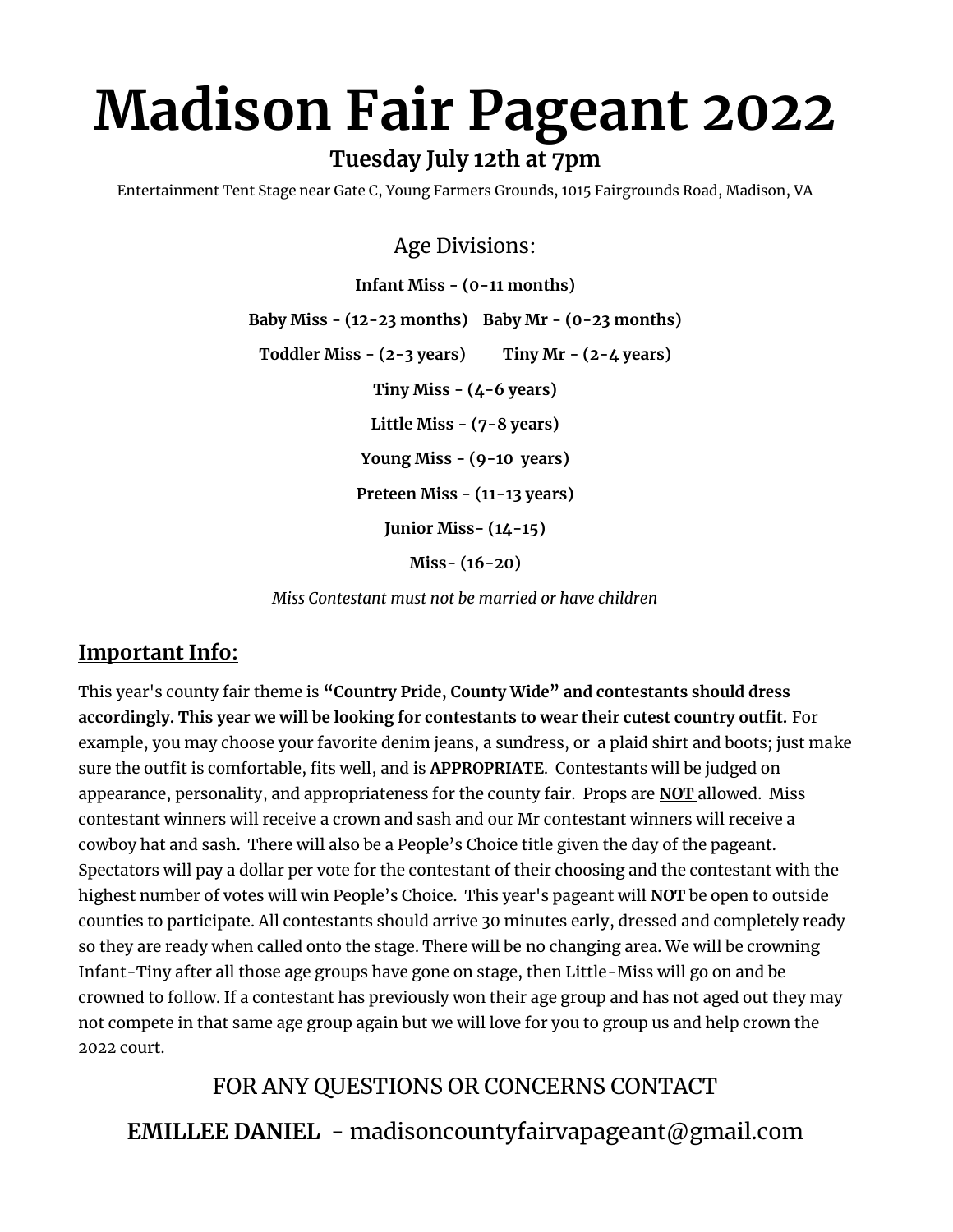# **Registration Info:**

Registration Fee is \$25 for application and payment received by 12 noon on Sunday July 10th. Application and payment received after that time, up until 6:30 pm Tuesday July 12th will incur a payment late fee of \$10. NO REFUNDS FOR ANY REASON.

Completed forms and payment may be submitted one of two ways:

- 1. Print and complete form, include exact cash or check, and place in the drop box outside the War Memorial Building at 2 South Main Street Madison VA 22727. Applications will **NOT** be accepted inside the Extension office and payment must be exact change or checks written to Madison County Fair. Return check fee of \$50.
- 2. Complete form electronically and email t[o madisoncountyfairvapageant@gmail.com](mailto:madisoncountyfairvapageant@gmail.com) please include child's name and age group. Make payment via PayPal to [madisoncountyfairva@gmail.com](mailto:madisoncountyfairva@gmail.com) and please include "pageant entry - CHILD'S NAME" in the memo.

# **Check-In Info:**

## **Contestant's Name:**  $\blacksquare$

Registration Payment Form (please check box that applies)

- Cash/Check and Application in Dropbox
- PayPal/Email Application

*I do hereby release the Madison County Fair Board, Fairgrounds, and the Directors for any liability for loss of property, or any accidents, injury, illness that may occur during the pageant. Poor sportsmanship will not be tolerated and contestants will be disqualified without refund. The Judges' decisions are final, score sheets will not be mailed. No refunds will be given. The Madison County Fair Pageant reserves the right to use any and all photographs taken and submitted for use in any and all promotional needs that may take place.* 

Parent/Guardian Name: \_\_\_\_\_\_\_\_\_\_\_\_\_\_\_\_\_\_\_

Signature: \_\_\_\_\_\_\_\_\_\_\_\_\_\_\_\_\_\_\_\_\_\_\_\_\_\_\_\_\_\_\_\_ Date: \_\_\_\_\_\_\_\_\_\_\_\_\_\_\_\_\_

#### Photo Release:

If there are pictures taken of your child, which there will be a photographer, please sign below if we may post your child on social media such as but not limited to Facebook or the Fair's Website. If not please leave blank.

Signature:\_\_\_\_\_\_\_\_\_\_\_\_\_\_\_\_\_\_\_\_\_\_\_\_\_\_\_\_\_\_\_\_\_\_\_ Date:\_\_\_\_\_\_\_\_\_\_\_\_\_\_\_\_\_